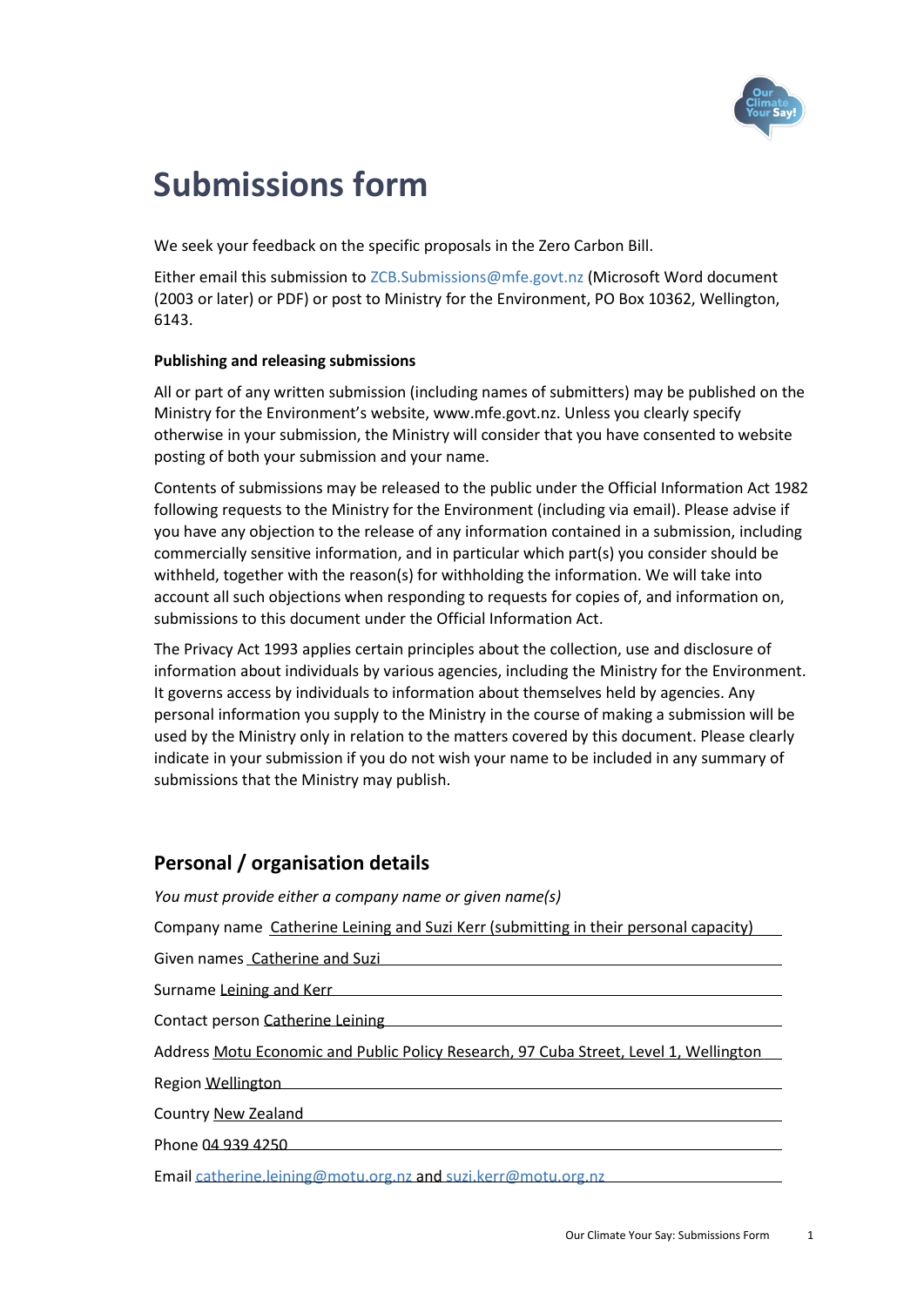

Submitter type, pick one:

- Individual
- $\Box$  NGO
- □ Business / Industry
- □ Local Government
- □ Central Government
- Iwi / Māori
- **University**
- **X Research Institute**
- □ School
- **Community Group**
- □ Unspecified / Other

# **2050 target**

1. What process should the Government use to set a new emissions reduction target in legislation?

Pick one:

- $\Box$  the Government sets a 2050 target in legislation now
- **X the Government sets a goal to reach net zero emissions by the second half of the century, and the Climate Change Commission advises on the specific target for the Government to set later.**

#### **Optional comment**

It would be preferable for the government to set a goal in legislation now to reach net zero emissions by the second half of the century, in line with the Paris Agreement, and request the Climate Change Commission to advise on more specific targets for 2050 and beyond. The target would benefit from further analysis beyond that conducted to this point in time.

This advice should address economic development, policy and emission price pathways associated with different targets for reducing greenhouse gases both to and beyond 2050. How we choose to set and meet our 2050 target will influence how effectively we sustain net zero emissions through 2100 and beyond.

The advice should assess options for creating a dual target that encompasses New Zealand's domestic emission reductions and its broader contribution to global mitigation through purchasing international mitigation and/or otherwise providing technical and financial mitigation support to other countries with less advanced economies.

The advice on New Zealand's domestic emission reduction targets should address scope issues (e.g. clarifying the treatment of emissions from international shipping and aviation, consumption emissions and emissions in exported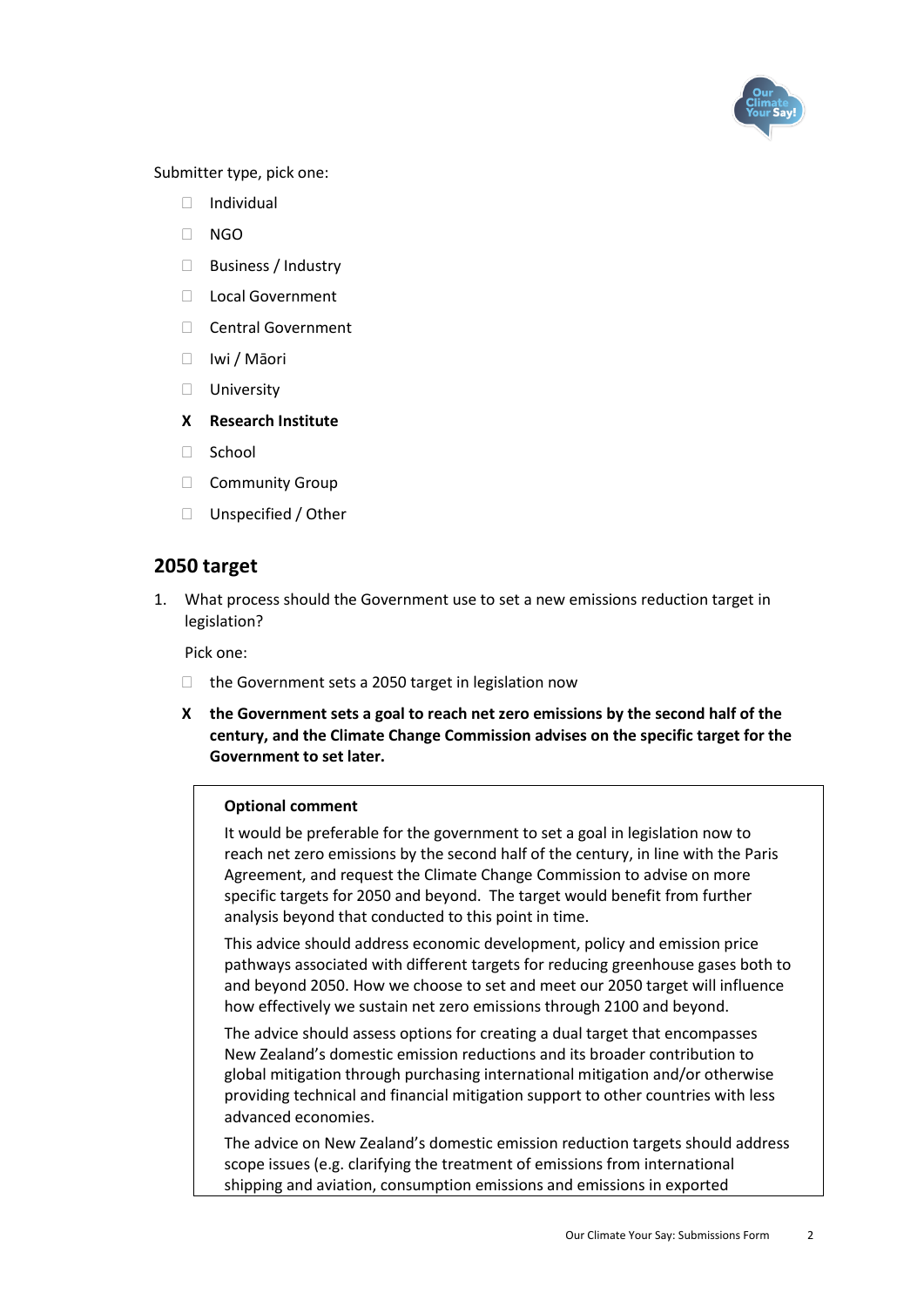

products such as coal mined in New Zealand) and key accounting issues for the land-use sector. It should address the potential for "banking" and "borrowing" of mitigation across target and emissions budget periods. It should address the alignment of the target's scope, accounting methods and flexibility measures with the rules and restrictions applying to New Zealand's Nationally Determined Contributions under international agreements, the implications of discrepancies. It should also address the domestic consequences for non-compliance with targets.

- 2. If the Government sets a 2050 target now, which is the best target for New Zealand? Pick one:
	- **net zero carbon dioxide:** Reducing net carbon dioxide emissions to zero by 2050
	- **net zero long-lived gases and stabilised short-lived gases:** Long-lived gases to net zero by 2050, while also stabilising short-lived gases
	- **net zero emissions:** Net zero emissions across all greenhouse gases by 2050.

#### **Optional comment**

We would support a fourth option: **net zero long-lived gases by 2050 and significantly reduced short-lived gases**: short lived gases should be reduced significantly below current levels and stabilised at a level that could be at or above net zero emissions in 2050. The second formulation above could be interpreted to allow stabilisation of short-lived gases at current or recent emission levels, which is an inadequate level of ambition.

Given the current level of uncertainty around mitigation options and accounting methods (including metrics) for short-lived gases, a 2050 target formulation of net zero long-lived gases and significantly reduced short-lived gases would offer a more adaptable and durable framework for managing New Zealand's targets over time. The stabilisation target for short-lived gases could be defined as a low-level band with net zero emissions as the floor, and accompanied by criteria and conditions for setting future targets (and emission budgets) within the band.

Based on current and projected technologies and our forest sink potential, New Zealand should have the capacity to achieve net zero domestic emissions of longlived GHGs by mid-century. Achieving net zero long-lived gases by 2050 should be included in any target, with the flexibility to purchase international mitigation as a safeguard against unforeseen circumstances (e.g. sustained damage to our forestry estate due to pests, natural disasters or disease).

At this time, it is difficult to set an effective long-term target for short-lived GHGs given the considerable uncertainty about future technological, economic and social conditions in relation to those emissions and evolving international conventions for the metrics used to equate different greenhouse gases. The Climate Change Commission should be invited to provide advice on a target band and decision-making criteria for short-lived gases that would guide both government and the private sector in preparing to meet highly ambitious but technically and economically feasible emission reduction targets in the long term.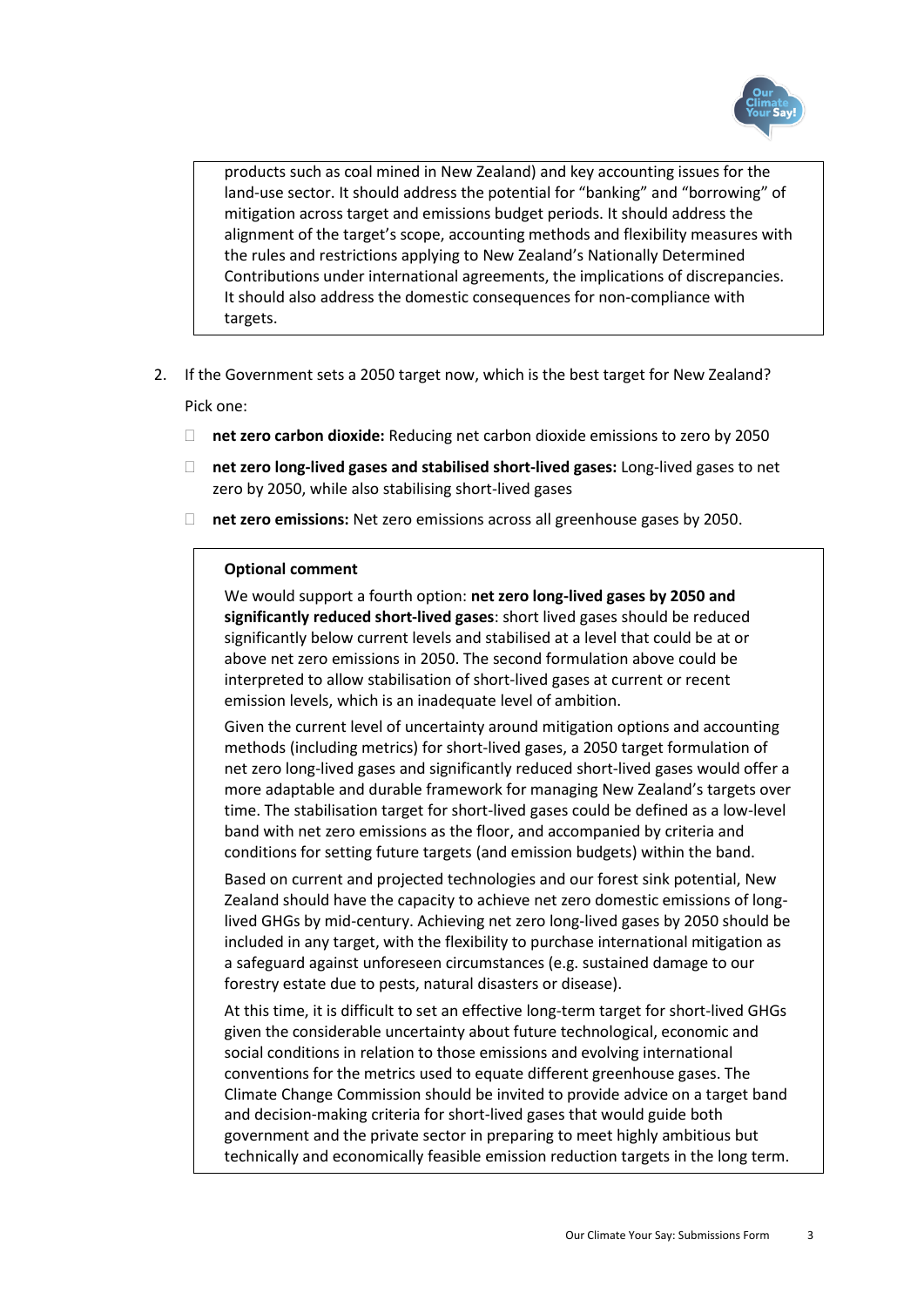

3. How should New Zealand meet its targets?

Pick one:

- $\Box$  domestic emissions reductions only (including from new forest planting)
- **X domestic emissions reductions (including from new forest planting) and using some emissions reductions from overseas (international carbon units) that have strong environmental safeguards.**

## **Optional comment**

New Zealand has the capacity contribute to global mitigation by both reducing domestic emissions and supporting emission reductions overseas. Its global contribution should extend beyond its domestic-only contribution, and should not displace its domestic-only contribution.

There is merit to building flexibility into New Zealand's domestic emission reduction targets enabling it to use international mitigation – subject to constraints on both quality and quantity – to compensate for shortfalls in meeting its domestic emission reduction targets and associated emissions budgets. This would give New Zealand some additional flexibility in the timing of reducing its domestic emissions toward net zero, while not diluting the ambition of New Zealand's global contribution overall.

New Zealand's contribution to global mitigation should be framed more broadly than just meeting a marginal portion of its 2050 domestic emission reduction target through purchasing international mitigation. As noted above, the government could consider a dual-target structure encompassing both New Zealand's domestic emission reductions and its further contribution to global mitigation. Even once New Zealand achieves net zero emissions domestically, it could continue to support mitigation overseas. There could be a band of flexibility enabling the government to shift the relative share of its mitigation effort between the domestic and international parts of its target.

- 4. Should the Zero Carbon Bill allow the 2050 target to be revised if circumstances change? Pick one:
	- **X yes**
	- $\Box$  no.

## **Optional comment**

To ensure the 2050 target will remain fit for purpose in the face of significant uncertainty, the Zero Carbon Bill should allow the target to be revised if circumstances change. Any such revision should be subject to approval by Parliament and undertaken using predictable and transparent criteria and processes that are informed by independent advice and signalled well in advance. The process for target revision should align with the process for emissions budget revision.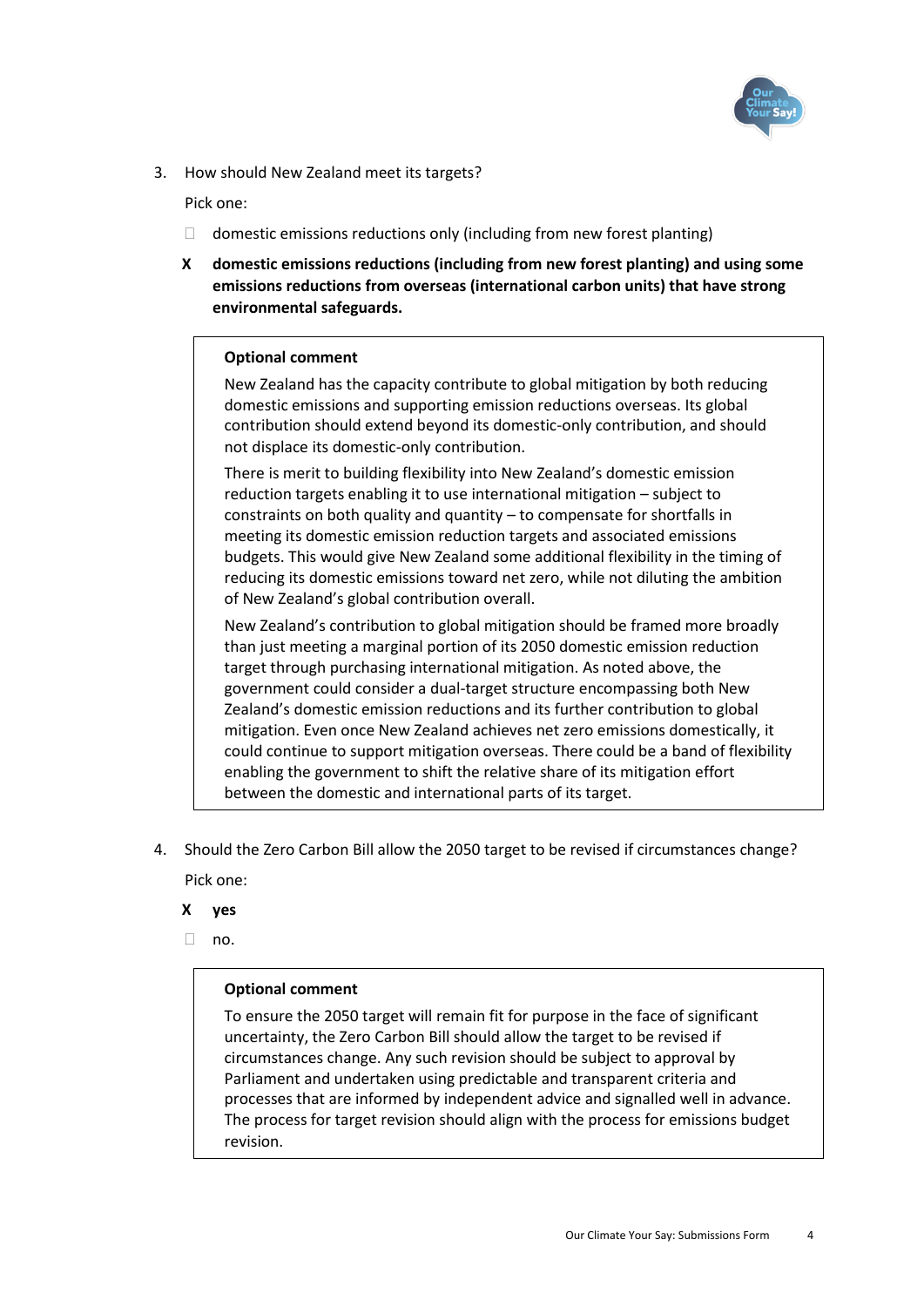

# **Emissions budgets**

5. The Government proposes that three emissions budgets of five years each (ie, covering the next 15 years) be in place at any given time. Do you agree with this proposal?

Pick one:

- **X yes**
- $\Box$  no.

#### **Optional comment**

The proposal to set three emissions budgets of five years each in place at any given time is reasonable. It balances predictability to guide longer-term investment decisions and flexibility to adapt future emission budgets to changing circumstances.

6. Should the Government be able to alter the last emissions budget (ie, furthest into the future)?

Pick one:

- **X yes, each incoming Government should have the option to review the third budget in the sequence**
- $\Box$  yes, the third emissions budget should be able to be changed, but only when the subsequent budget is set
- $\Box$  no, emissions budgets should not be able to be changed.

#### **Optional comment**

The Government should have the power to alter the last emissions budget, subject to approval by Parliament and prescribed processes that are predictable and transparent. It would be most efficient for third-budget revision to happen at the same time as setting the subsequent emissions budget, but it would be sensible to allow for exceptions according to prescribed criteria (e.g. due to *force majeure* events).

The criteria for revising emissions budgets should depend in part on how much flexibility the government has in achieving emissions budgets, particularly with regard to banking and borrowing across budgets as well as purchasing international mitigation, and what the consequences are for non-compliance. If the government has considerable flexibility in achieving emissions budgets, then there is less economic risk involved in making them harder to change.

Regardless, the Zero Carbon Bill should provide predictable and transparent criteria and processes for revising emissions budgets and associated flexibility measures, particularly in response to *force majeure* events. Flexibility will enable emissions budgets to be adjusted when the alternative might otherwise be abandonment.

The proposal published by Motu for reforming the NZ ETS ("[An Effective NZ ETS:](https://motu.nz/our-work/environment-and-resources/emission-mitigation/emissions-trading/an-effective-nz-ets-clear-price-signals-to-guide-low-emission-investment/)  [Clear Price Signals to Guide Low-Emission Investment](https://motu.nz/our-work/environment-and-resources/emission-mitigation/emissions-trading/an-effective-nz-ets-clear-price-signals-to-guide-low-emission-investment/)") recommended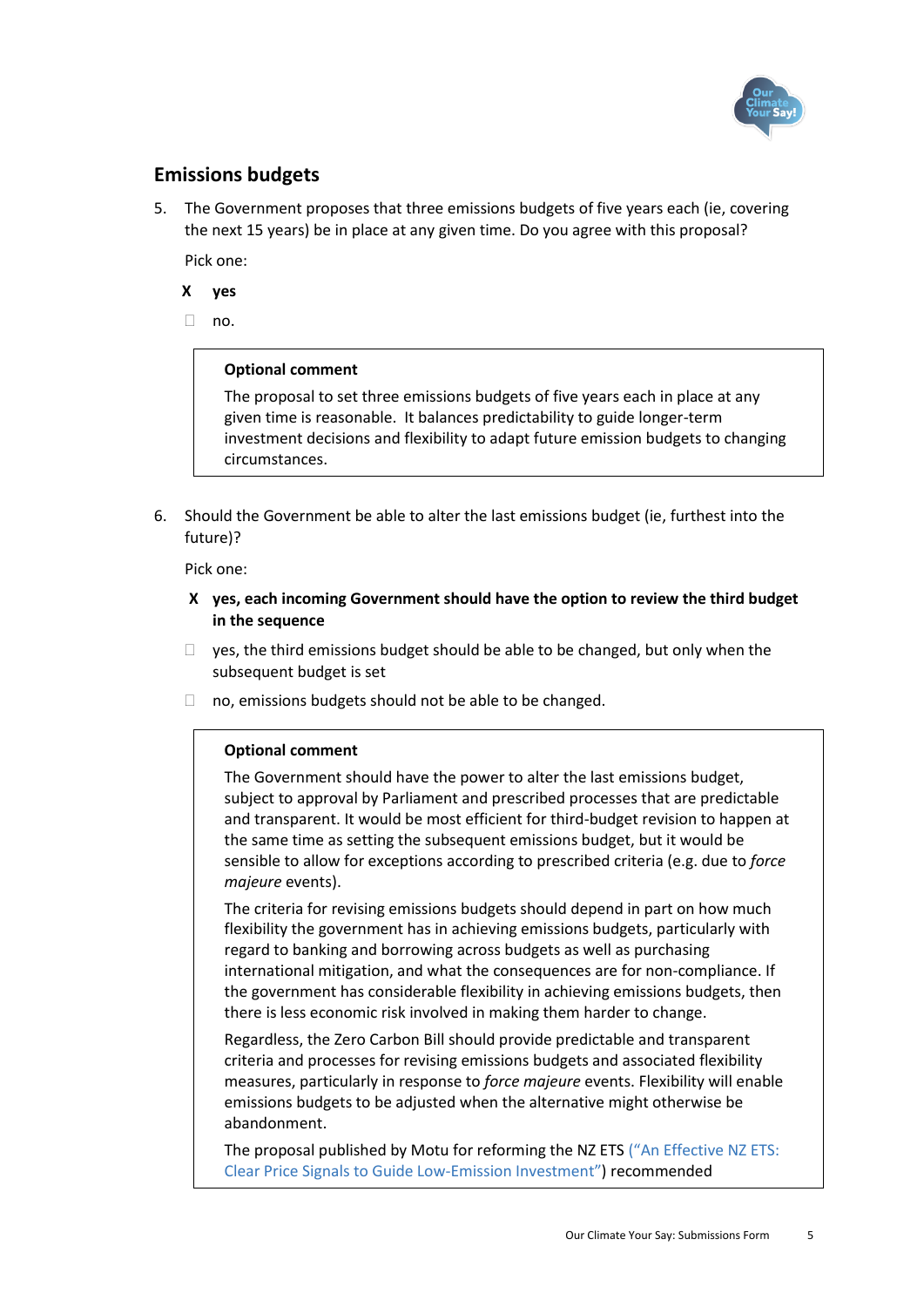

that NZ ETS caps should be fixed for five years in advance and extended by one year, each year on a rolling basis. An indicative corridor, or band, for future caps should extend for a further ten years, and be updated by one year, each year on a rolling basis. This would provide a 15-year outlook for NZ ETS caps. NZ ETS caps should be set in relation to agreed emissions budgets, and the cap setting process should be coordinated appropriately with setting emissions budgets.

7. Should the Government have the ability to review and adjust the second emissions budget within a specific range under exceptional circumstances?

Pick one:

- **X yes**
- $\Box$  no.

#### **Optional comment**

As soon as the Government changes the third emissions budget, it will affect how businesses and communities respond to all three emissions budgets in place. There is little additional need to allow for revision of the second period. However, to manage risk, the second period could remain open to revision in response to significant *force majeure* events, using predictable and transparent criteria and processes. The criteria for adjusting second-period emissions budgets should be more stringent than those for adjusting third-period emissions budgets.

8. Do you agree with the considerations we propose that the Government and the Climate Change Commission take into account when advising on and setting budgets?

Pick one:

#### **X yes – with additions and modifications**

 $\Box$  no.

#### **Optional comment**

When advising on and setting emissions targets and budgets, the Climate Change Commission should take into account the considerations identified on pages 44-45 of the discussion document as follows, with suggested additions/modifications in italics:

- scientific knowledge about climate change
- *climate change mitigation technologies and strategies*
- *alignment with the goals of the Paris Agreement*
- *the potential to influence mitigation ambition and action by other countries*
- *progress by other countries toward achieving the goals of the Paris Agreement*
- *alignment with desirable pathways for target-consistent domestic emission prices*
- economic circumstances and, in particular, the likely impact of the decision on the economy, the competitiveness of particular sectors of the economy, *and distributional effects across different businesses, communities and regions*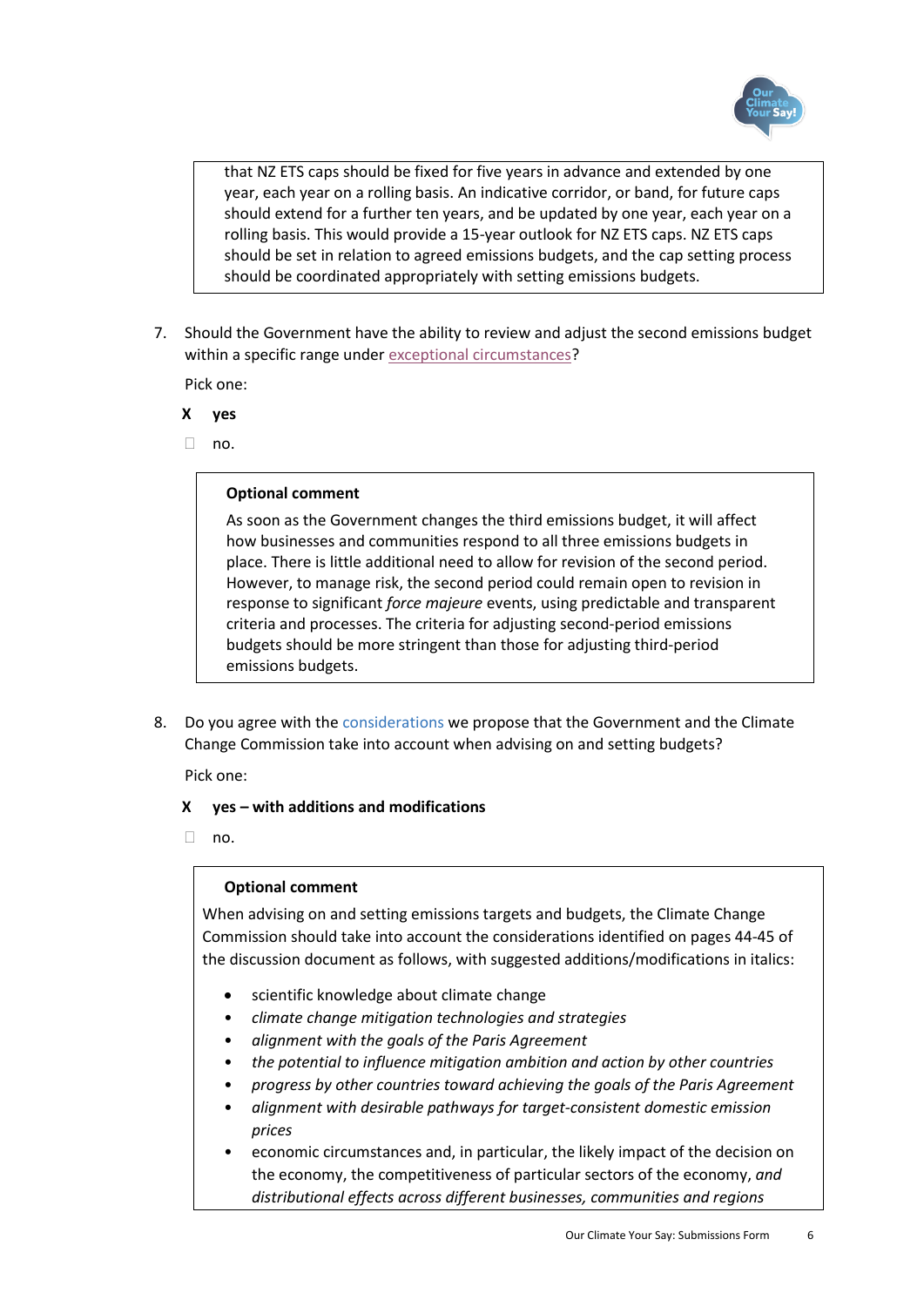

- fiscal circumstances and, in particular, the likely impact of the decision on taxation, public spending and public borrowing
- social *and cultural* circumstances, *including consistency of the decision with creating a just and inclusive society*
- energy policy and, in particular, the likely impact of the decision on energy supplies, *energy security* and the *greenhouse gas* and energy intensity of the economy
- *land-use policy, and in particular the likely impact of the decision on land uses as well as considerations relating to safeguarding water quality, biodiversity, cultural heritage and land-use amenities, and regional development*
- *the potential for supporting policies and measures to ameliorate any negative or disproportionate impacts of the decision (economic, fiscal, social/cultural, and related to energy and land use)*
- obligations under the Treaty of Waitangi*.*

## **Government response**

9. Should the Zero Carbon Bill require Governments to set out plans within a certain timeframe to achieve the emissions budgets?

Pick one:

- **X yes**
- $\Box$  no.

#### **Optional comment**

The Zero Carbon Bill should require Governments to set out plans within a specified timeframe to achieve the emissions budgets. This timeframe should be reasonably short and prescribed in legislation. The suggestion for the plans to include a 10-15 year outlook on the choices for the transition pathway is a useful one. Emissions budgets by themselves offer little guidance to assist businesses and communities with making efficient investment decisions. What matters more is the policy mix used to deliver the emission budgets, because that mix will drive the distribution of relative emission reduction responsibilities and costs. Whether using forward-looking emissions budgets depoliticises the budget-setting process will ultimately depend on whether they are backed by credible evidence as well as cross-party and public support for the associated plans for achievement. Having plans for achieving emissions budgets can also enable policy makers to track and report progress more effectively.

10. What are the most important issues for the Government to consider in setting plans to meet budgets? For example, who do we need to work with, what else needs to be considered?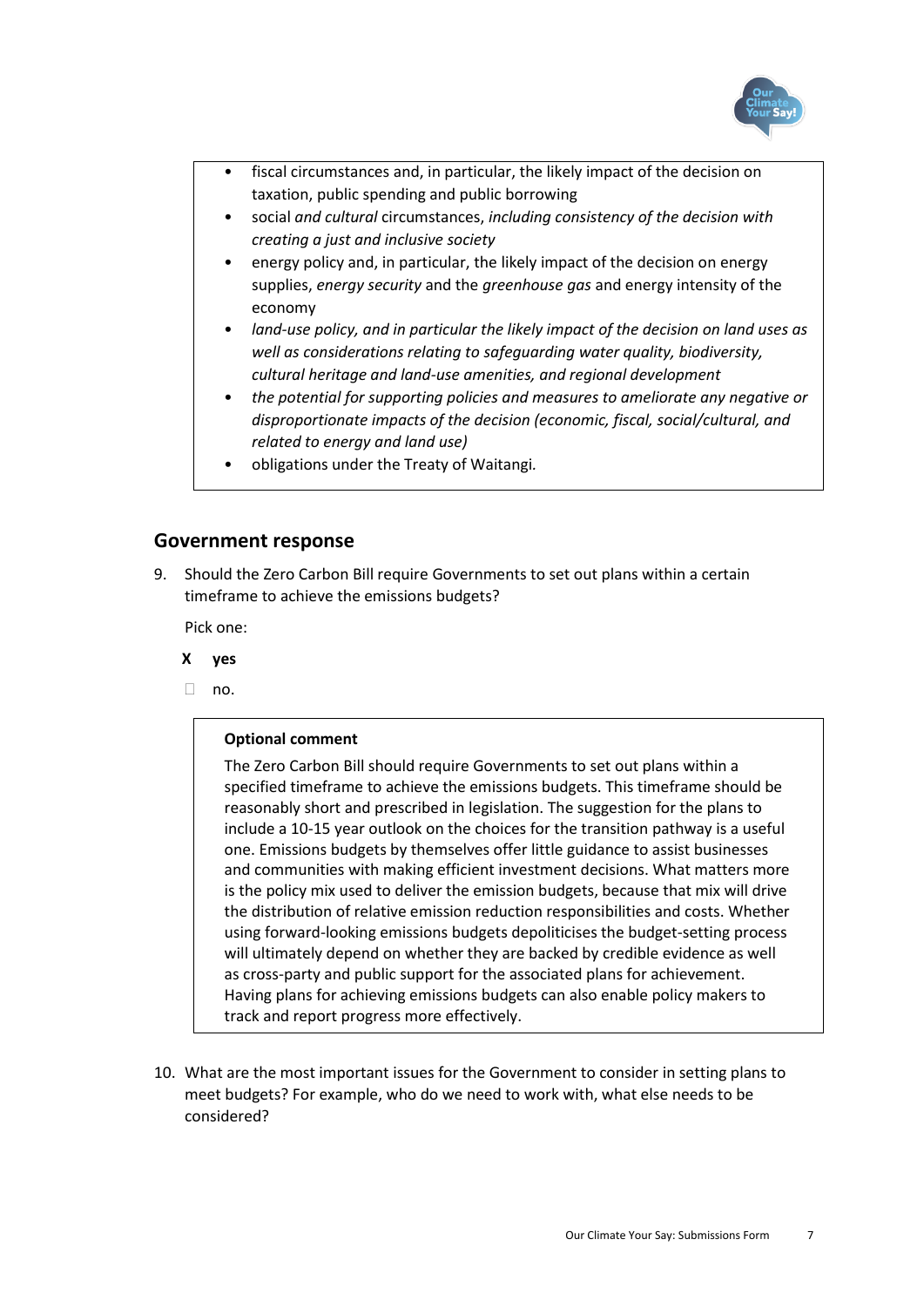

#### **Comment**

In setting plans to meet emissions budgets, the most important issues for the Government to consider are:

- ensuring enduring cross-party and public support for the plans through effective consultation and engagement at all stages of designing the plans
- the potential for the plans to influence mitigation ambition and action by other countries
- the costs and distributional effects of policies and measures across economic sectors, communities and regions
- alignment of and interactions between regulations, policies and the NZ ETS and other market-based instruments
- alignment of effective emission prices (whether achieved through regulations, policies or market-based instruments) with desirable pathways for targetconsistent domestic emission prices
- New Zealand's ability to sustain net zero or net negative domestic emissions beyond 2050
- opportunities to generate environmental, economic and social co-benefits from reducing emissions
- identification and mitigation of risks, uncertainties and disproportionate or unjust impacts
- opportunities to leverage private-sector investment, innovation and action
- processes for periodic review and evaluation, including identification, monitoring and reporting of performance indicators
- collaboration with Territorial and Local Authorities on the design and delivery of plans.

# **Climate Change Commission**

11. The Government has proposed that the Climate Change Commission advises on and monitors New Zealand's progress towards its goals. Do you agree with these functions?

Pick one:

- **X yes – with additions and modifications**
- $n_0$ .

# **Optional comment**

It is desirable for the Climate Change Commission to advise on and monitor New Zealand's progress towards its climate change goals, and not to hold decision-making authority delegated by the Government. Decisions on emission reduction targets, emissions budgets and the selection and design of policies and regulations involve both technical and political judgements with significant implications for the environment, economy and society as well as New Zealand's international relations.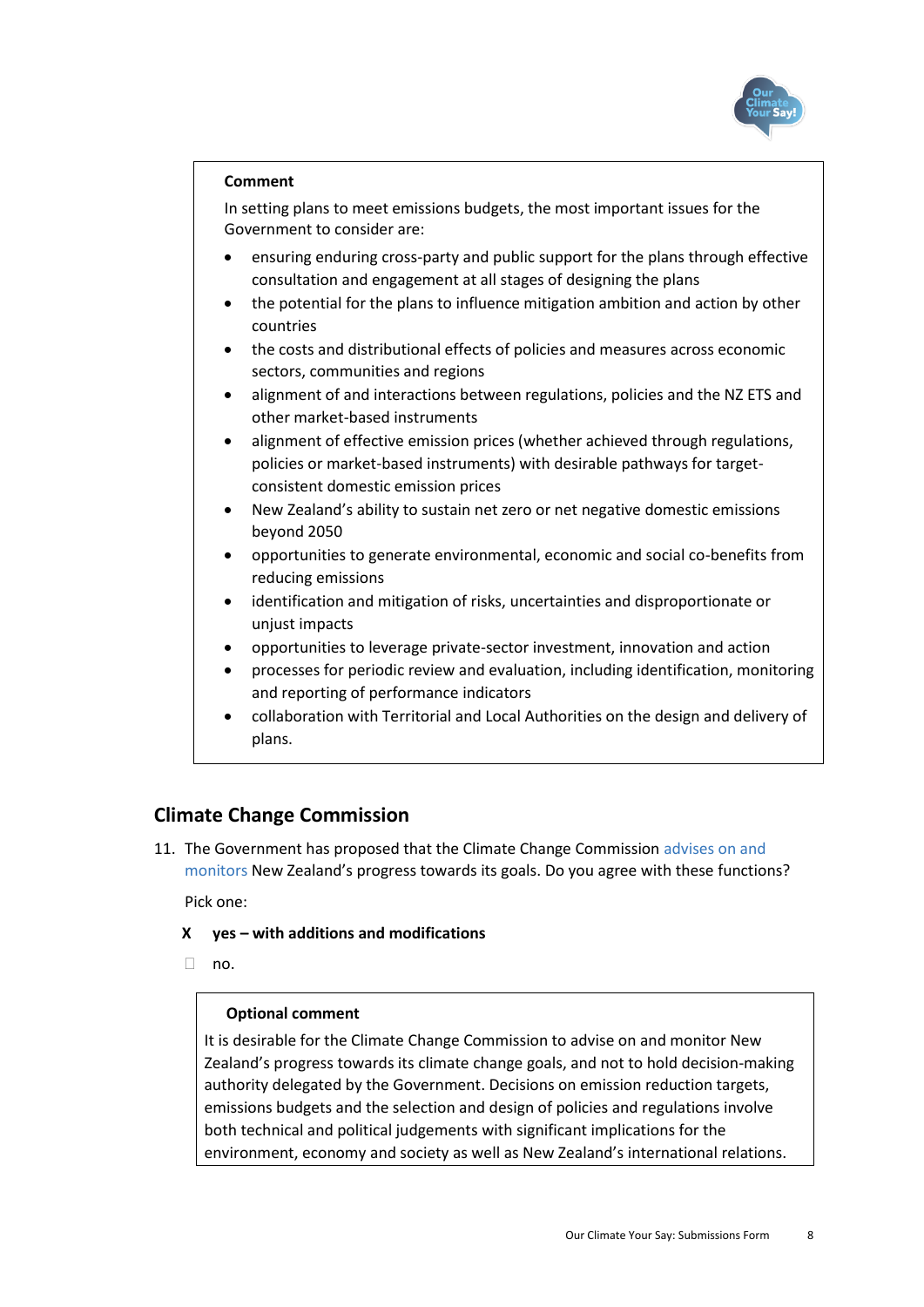

Such decisions should rest with government and remain subject to democratic accountability.

The advisory and monitoring functions identified on page 42 of the discussion document are appropriate. However, additional functions would be valuable as follows:

- *advising on desirable pathways for target-consistent domestic emission prices as well as the social cost of carbon in the New Zealand context.* The Commission's advice on emission price pathways could be applied by central and local government when making investment decisions in technology and infrastructure and when designing policies and regulations that impose an effective emission price. It could be used to guide government decisions on unit supply, price management and cost exposure (free allocation) under the NZ ETS as well as designing its purchasing strategy for international mitigation. It could also be applied by the private sector to complement emission price signals under the NZ ETS.
- *advising on criteria for the quality of international mitigation purchased by the government to help meet targets and emissions budgets, in addition to advising on quantity limits for the use of such mitigation.*
- *advising on post-2050 emissions targets and budgets and their implications for near-term decisions.* The choice of emission reduction targets and policies implemented pre-2050 will affect New Zealand's ability to sustain net zero or net negative domestic emissions in the long term. For example, deferring mitigation investment and relying too heavily on forestry to offset emissions pre-2050 could make it more difficult and costly for New Zealand to achieve and sustain net zero domestic emissions post-2050. Similarly, New Zealand might want to reserve some of its finite forest sinks potential to enable offsetting of residual emissions later in the century.
- *advising on the distribution of impacts from targets, emissions budgets and plans across the economy, and on measures for addressing disproportionate or unjust impacts*.

In addition, it would be useful for the Climate Change Commission to have the powers to:

- undertake or commission independent studies, research and modelling supported by long-term funding, instead of being limited to the Government's terms of reference and year-to-year budget allocations
- publicly release all of its recommendations and reports.

We strongly support the Government's proposal that the Zero Carbon Bill should compel the Government to respond to the reports of the Climate Change Commission. The Government should be required to report to the Commission and the general public on why and how the Commission's recommendations have or have not been taken into consideration and reflected in government decisions.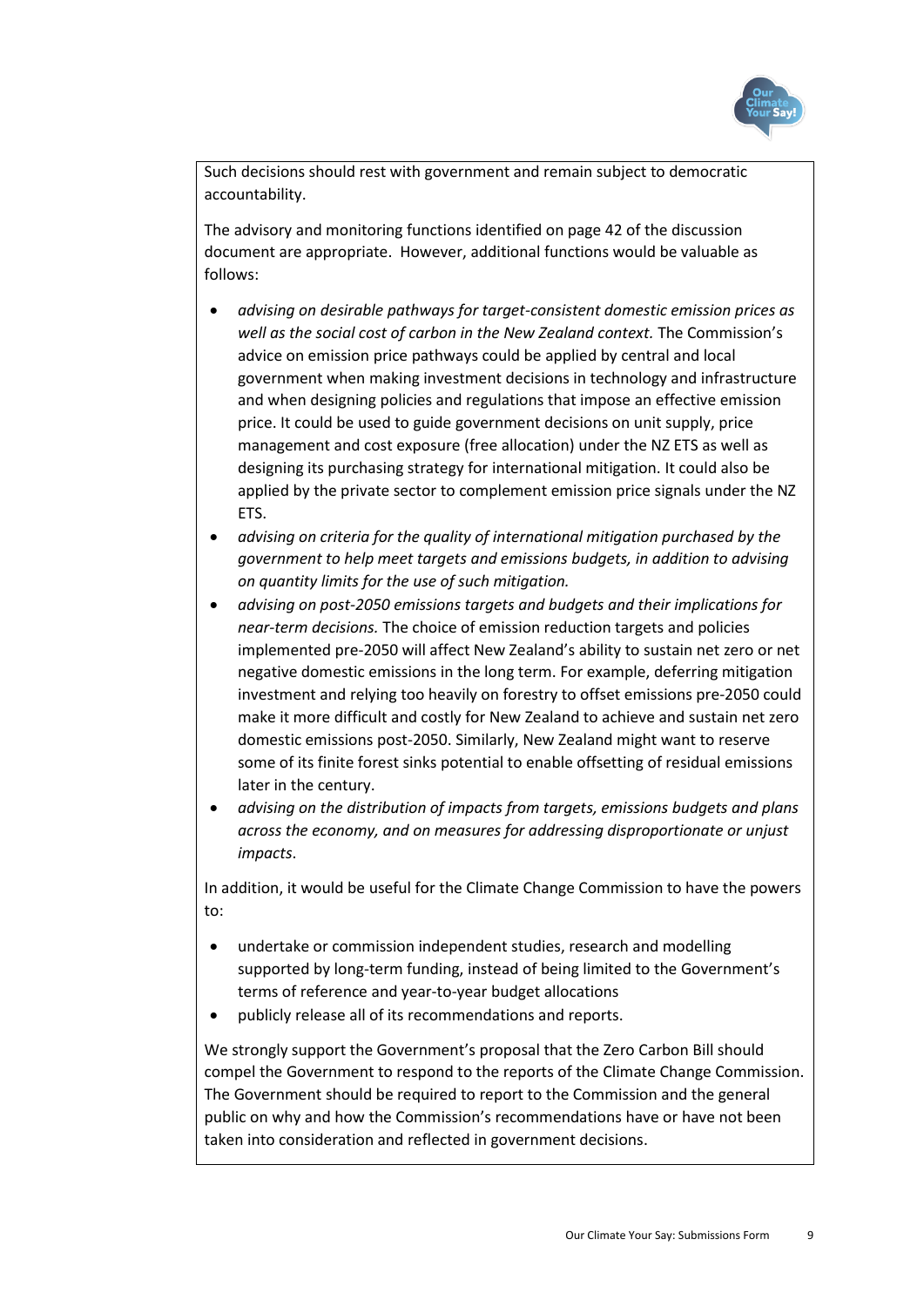

12. What role do you think the Climate Change Commission should have in relation to the New Zealand Emissions Trading Scheme (NZ ETS)?

Pick one:

#### **X advising the Government on policy settings in the NZ ETS**

 $\Box$  makes decisions itself, in respect of the number of units available in the NZ ETS.

## **Optional comment**

In relation to the New Zealand Emissions Trading Scheme, the Climate Change Commission should play an important role in advising the Government on policy settings. It should not make decisions itself on unit supply or price management in the NZ ETS. Such decisions are political as well as technical and can have significant national and international implications, and therefore should remain with Government.

With regard to the NZ ETS, the Commission should advise Government on:

- setting unit supply in the NZ ETS (the cap) in alignment with the target and emissions budgets
- setting key price management parameters, such as the level of any price floor or price ceiling
- revising penalties for non-compliance as emission prices rise over time
- the level and rate of phase-out of free allocation
- changes to accounting methodologies, particularly regarding the land sector and choice of metrics for equating different greenhouse gases
- matters relating to effective market oversight and functioning
- limits on the quality and quantity of international emission reductions that may be purchased and used by NZ ETS participants to meet their obligations, if such activity becomes possible in the future.
- 13. The Government has proposed that Climate Change Commissioners need to have a range of essential and desirable expertise. Do you agree with the proposed expertise?

Pick one:

#### **X yes – with additions**

 $\neg$  no.

#### **Optional comment**

The areas of expertise identified on page 45 of the discussion document are appropriate. However, it would be desirable to include direct expertise, or access to expertise, on the social sciences and behaviour change.

The people appointed to the Climate Change Commission should be good thinkers and good listeners who can synthesise and apply technical information strategically to provide sound evidence-based policy advice to government. It is less essential for the members of the Climate Change Commission to hold all of